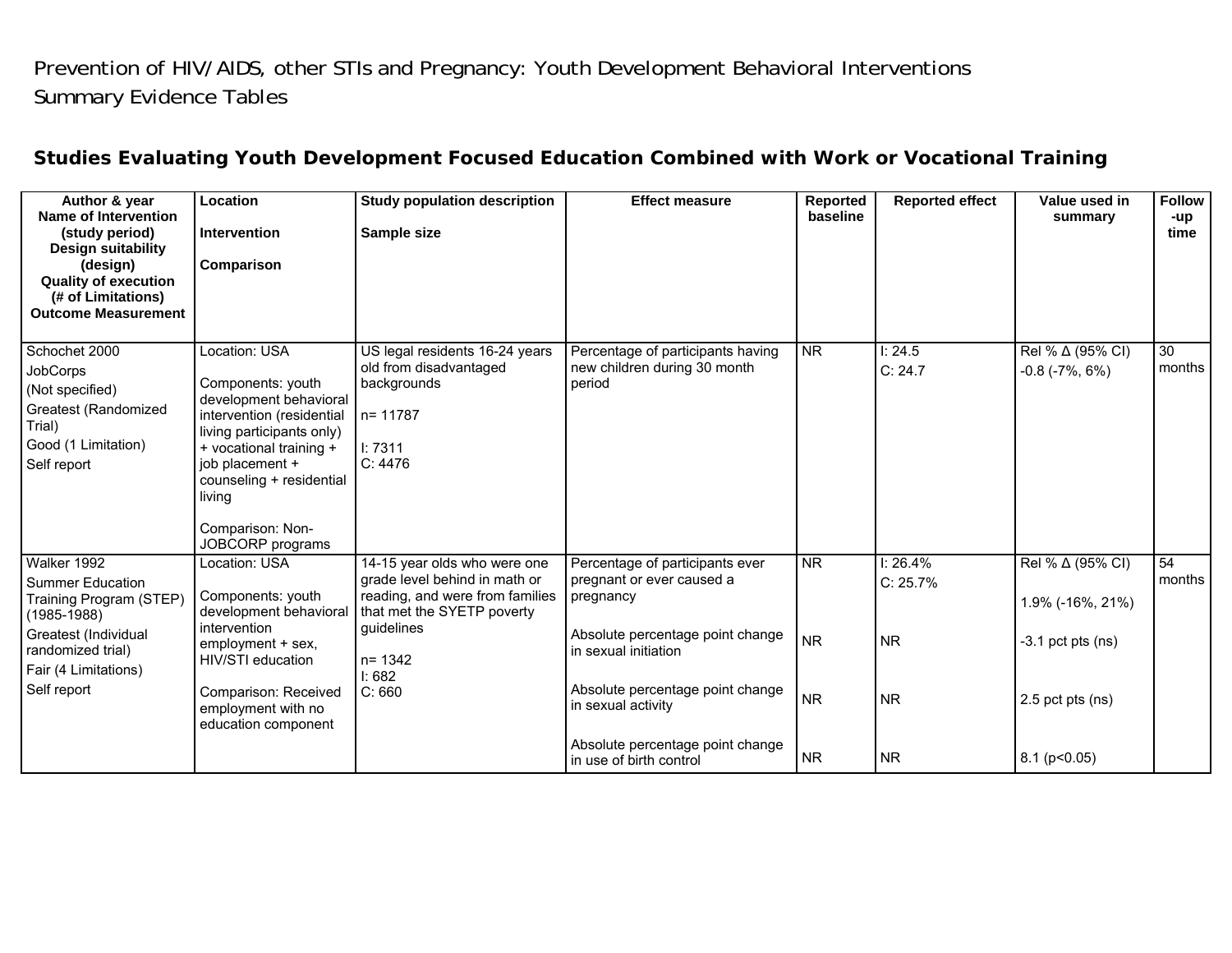| Walker 1992             | Location: USA                            | 14-15 year olds who were one    | Percentage of participants ever  | <b>NR</b> | 1:36%     | Rel % $\Delta$ (95% CI) | 42     |
|-------------------------|------------------------------------------|---------------------------------|----------------------------------|-----------|-----------|-------------------------|--------|
| Summer Education        |                                          | grade level behind in math or   | pregnant or ever caused a        |           | C: 35%    | 3.8% (-11%, 19%)        | months |
| Training Program (STEP) | Components: youth                        | reading, and were from families | pregnancy                        |           |           |                         |        |
| (1985-1988)             | development behavioral<br>intervention + | that met the SYETP poverty      |                                  |           |           |                         |        |
| Greatest (Individual    | employment + sex,                        | guidelines                      | Absolute percentage point change | <b>NR</b> | <b>NR</b> | $0.7$ pct pts (ns)      |        |
| randomized trial)       | HIV/STI education                        | l n= 1260                       | in sexual initiation             |           |           |                         |        |
| Fair (4 Limitations)    |                                          | 1:635                           |                                  |           |           |                         |        |
| Self report             | Comparison: Received                     | C:625                           | Absolute percentage point change | <b>NR</b> | <b>NR</b> | 8.3 pct pts (p<0.01)    |        |
|                         | employment with no                       |                                 | in sexual activity               |           |           |                         |        |
|                         | education component                      |                                 |                                  |           |           |                         |        |
|                         |                                          |                                 | Absolute percentage point change |           |           | $3.2$ pct pts (ns)      |        |
|                         |                                          |                                 | in use of birth control          | <b>NR</b> | <b>NR</b> |                         |        |
|                         |                                          |                                 |                                  |           |           |                         |        |

## **Studies Evaluating Youth Development Focused Education Combined with Multiple Pro-social Activities**

| Author & year<br>Name of Intervention<br>(study period)<br>Design suitability<br>(design)<br><b>Quality of execution</b><br>(# of Limitations)<br><b>Outcome Measurement</b> | Location<br><b>Intervention</b><br>Comparison                                                                                                                                                                        | <b>Study population description</b><br>Sample size                                                                                              | <b>Effect measure</b>                                                                                                                                                                                                                  | Reported<br>baseline                                                                          | <b>Reported effect</b>                                                                                                                                                                                                           | Value used in<br>summary                                                                                                                                                   | <b>Follow</b><br>-up<br>time |
|------------------------------------------------------------------------------------------------------------------------------------------------------------------------------|----------------------------------------------------------------------------------------------------------------------------------------------------------------------------------------------------------------------|-------------------------------------------------------------------------------------------------------------------------------------------------|----------------------------------------------------------------------------------------------------------------------------------------------------------------------------------------------------------------------------------------|-----------------------------------------------------------------------------------------------|----------------------------------------------------------------------------------------------------------------------------------------------------------------------------------------------------------------------------------|----------------------------------------------------------------------------------------------------------------------------------------------------------------------------|------------------------------|
| East 2003<br><b>Adolescent Sibling</b><br>Pregnancy Prevention<br>Program<br>(1997)<br>Greatest (Group non-<br>randomized trial)<br>Fair (4 Limitations)<br>Self report      | Location: USA,<br>California<br>Components: youth<br>development behavioral<br>intervention+<br>community services +<br>sex, HIV/STI education<br>+ job placement<br>Comparison: Did not<br>receive the intervention | Youth ages 11-17 years old<br>who were enrolled in the<br>California Adolescent Family<br>Life Program.<br>$n = 1466$<br>$I = 731$<br>$C = 735$ | . Percentage of participants<br>becoming pregnant<br>2. Percentage of participants using<br>birth control at last sex<br>3. Mean number of sexual partners<br>(among sexually active<br>participants)<br>4. Percentage of participants | $\overline{\text{NR}}$<br>I: F $71\%$<br>M 56%<br>C: F 55%<br>M 62%<br><b>NR</b><br><b>NR</b> | :Females 3.7%<br>Males $0.7\%$<br>$C:$ Females 6.5%<br>Males 1.3 %<br>$I:$ Females $77.4\%$<br>Males 59.2%<br>C: Females 55.8%<br>Males 53.3%<br>I: Females 1.5<br>Males 2.0<br>C: Females 1.7<br>Males 2.0<br>$I:$ Females 7.4% | Rel % ∆ (95% CI)<br>$-43%$<br>$(-68\%, 0.23\%)$<br>Females: 6.6%<br>$(-3.4\%, 17.6\%)$<br>Males: 22.5%<br>$(6.4\%, 41.0\%)$<br>Males: 0%<br>Females: -12%<br>Males: $+2\%$ | 9<br>months                  |
|                                                                                                                                                                              |                                                                                                                                                                                                                      |                                                                                                                                                 | having first sexual experience<br>during program interval                                                                                                                                                                              |                                                                                               | Males 11.7%<br>C: Females 16%<br>Males 11.5%                                                                                                                                                                                     | (p > 0.05)<br>Females: -54%<br>(p<0.05)                                                                                                                                    |                              |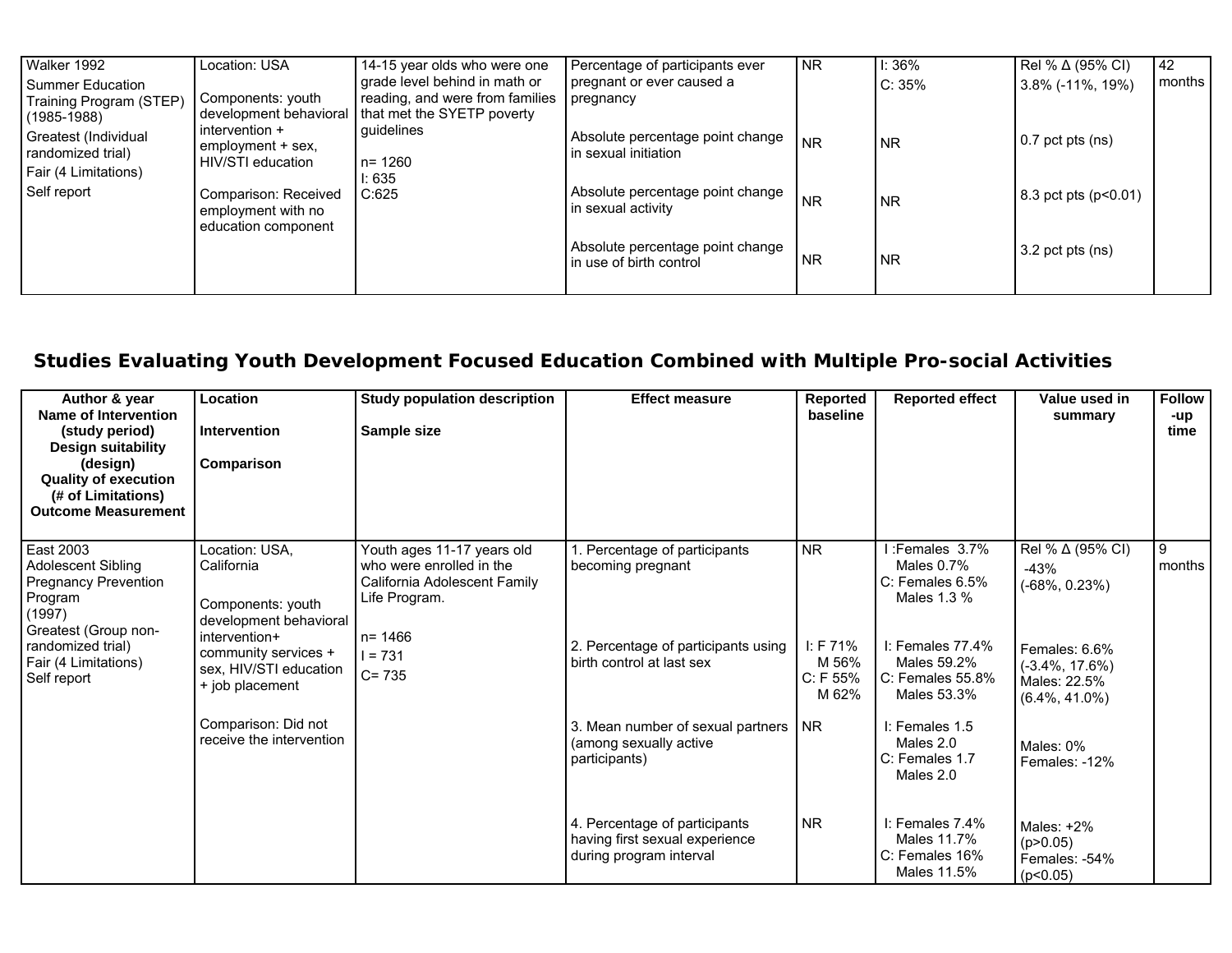|                                                                                                                                                                    |                                                                                                                                                                                                                                                                                      |                                                                                                                                                                                                | 5. Percentage of participants<br>contracting STIs in the last 9<br>months (among sexually active<br>respondents)                                                                                                                      | <b>NR</b>                           | I: Females 6.8%<br>Males 1.4%<br>C: Females $9.3\%$<br>Males $0.0\%$                                                 | Females: -27%<br>Males: +831%                                                                                                                                         |         |
|--------------------------------------------------------------------------------------------------------------------------------------------------------------------|--------------------------------------------------------------------------------------------------------------------------------------------------------------------------------------------------------------------------------------------------------------------------------------|------------------------------------------------------------------------------------------------------------------------------------------------------------------------------------------------|---------------------------------------------------------------------------------------------------------------------------------------------------------------------------------------------------------------------------------------|-------------------------------------|----------------------------------------------------------------------------------------------------------------------|-----------------------------------------------------------------------------------------------------------------------------------------------------------------------|---------|
| Philliber 2002<br>Children's Aid Society-<br>Carrera Program<br>$(1997 - 2000)$<br>Greatest (Individual<br>Randomized Trial)<br>Good (1 Limitation)<br>Self report | Location: USA; New<br>York, New York<br>Components: youth<br>development behavioral<br>intervention+<br>employment + sex,<br>HIV/STI education +<br>academic support + arts<br>+ individual sports +<br>mental health and<br>health care services<br>Comparison: Non-CAS<br>programs | Disadvantaged youth ages 13-<br>15 years old from 6 of 42<br>potential sites that were not<br>pregnant (had not caused<br>pregnancy) as of July 1, 1997<br>$n = 484$<br>$1 = 242$<br>$C = 242$ | Percentage of participants that<br>became pregnant or caused a<br>pregnancy<br>2. Used condoms and hormonal<br>method at last sex<br>3. Odds ratio of currently having<br>sex comparing intervention to<br>control group at follow up | <b>NR</b><br><b>NR</b><br><b>NR</b> | $= 10%$<br>$C = 17%$<br>$= 21\%$<br>$C = 20%$<br>Males: $OR = 0.60$<br>(p > 0.05)<br>Females: OR= 0.52<br>(p < 0.05) | Rel % ∆ (95% CI)<br>$-41\%$ ( $-63\%$ , $-6\%$ )<br>Rel % $\Delta$ (95% CI)<br>+5% (-26%, 49%)<br>Males: $OR = 0.60$<br>(p > 0.05)<br>Females: OR= 0.52<br>(p < 0.05) | 3 years |

## **Studies of Youth Development Focused Education Combined with Community Service**

| Author & year<br>Name of Intervention<br>(study period)<br>Design suitability<br>(design)<br><b>Quality of execution</b><br>(# of Limitations)<br><b>Outcome Measurement</b> | Location<br><b>Intervention</b><br>Comparison                                                                                                                              | Study population description<br>Sample size                                           | <b>Effect measure</b>                                                                                                                                                                                               | Reported<br>baseline | <b>Reported effect</b>                | Value used in<br>summary                                            | <b>Follow</b><br>-up<br>time |
|------------------------------------------------------------------------------------------------------------------------------------------------------------------------------|----------------------------------------------------------------------------------------------------------------------------------------------------------------------------|---------------------------------------------------------------------------------------|---------------------------------------------------------------------------------------------------------------------------------------------------------------------------------------------------------------------|----------------------|---------------------------------------|---------------------------------------------------------------------|------------------------------|
| Allen 1997<br>Teen Outreach Program<br>$(1991 - 1995)$<br>Greatest (Other design)<br>Good (1 Limitation)<br>Self Report                                                      | Location: USA<br>Components: youth<br>development behavioral<br>intervention +<br>community services +<br>HIV/STI education<br>Comparison: Did not<br>receive intervention | Consenting high school<br>students<br>Schools: 25<br>Students:588<br>I: 294<br>C: 294 | . Percentage of females reporting<br>ever pregnant (n=560)<br>a. Intervention<br>b. Control<br>2. Odds ratio comparing pregnancy   NR<br>rates of intervention versus<br>controls (for female participants<br>only) | 6.1%<br>10.0%        | 4.2%<br>9.8%<br>$OR = 0.41$<br>p<0.05 | 1. Rel %∆ (95% CI)<br>$-29.7$ ( $-63.2, 34.2$ )<br>2.0.41<br>p<0.05 | 6<br>months                  |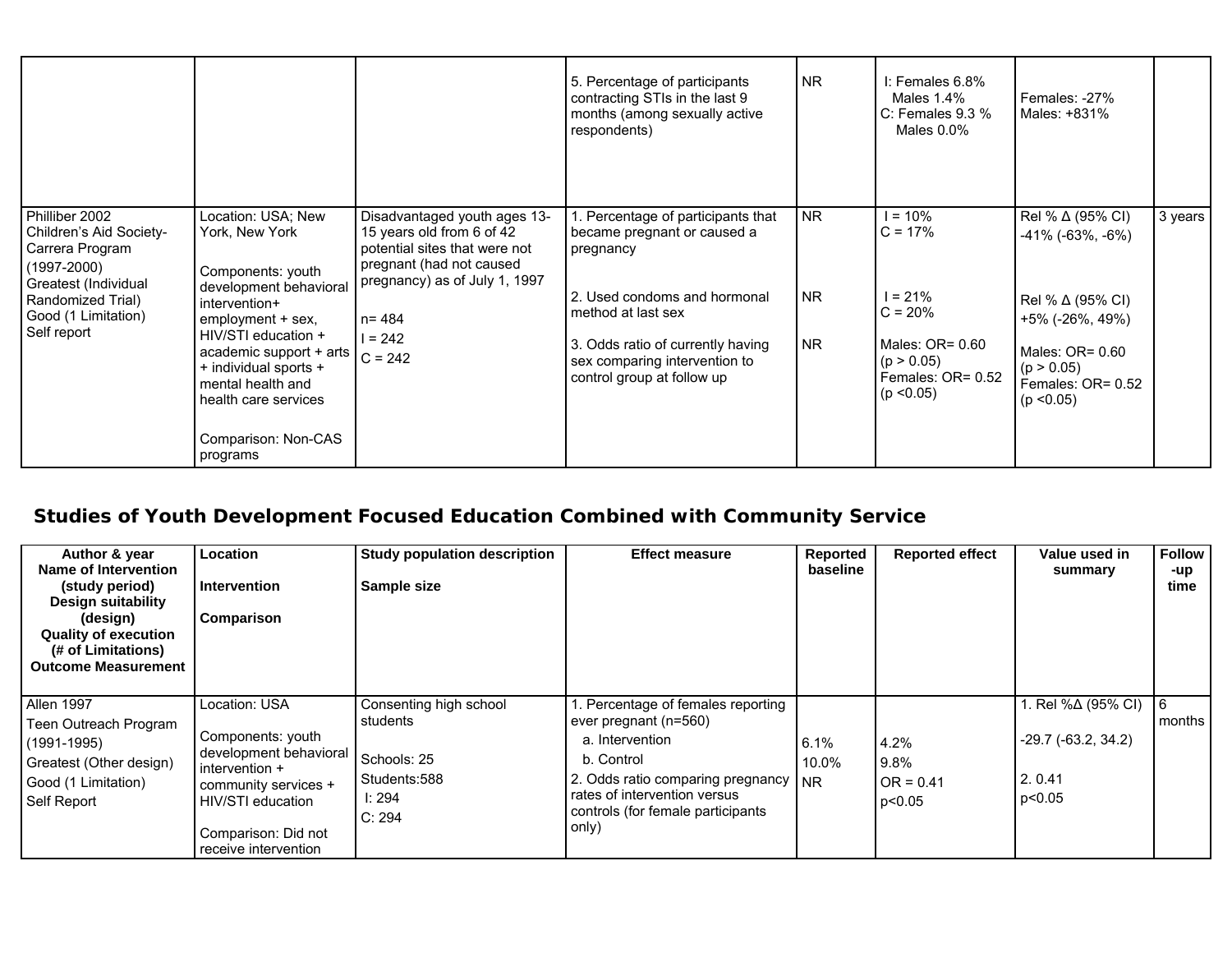| Bayne-Smith 1994<br>Teen Incentives Program<br>(1989)<br>Greatest (Other design)<br>Fair (4 limitations)<br>Self report   | Location: USA, NY, NY<br>Components: youth<br>development behavioral<br>intervention +<br>community service +<br>mentorship + sex,<br>HIV/STI education+<br>career development<br>Comparison: written<br>materials pertaining to<br>sex and fertility risk<br>taking behaviors | Consenting high school<br>freshmen<br>$n = 95$<br>Intervention n=42<br>Control n= 53 | Absolute sexual frequency: self<br>reported instances of completed<br>sexual activity in the preceding 2<br>months                                                                                                                                                                                                                                                                                                                                                                                                                                                                                                      | Mean per<br>month<br>(SD)<br>I: 3.50<br>(6.69)<br>C: 3.94<br>(5.51)                                               | Mean per month<br>(SD)<br>1: 1.19(2.29)<br>C: 2.74(3.51)                                                                                                                                                                                                     | Rel % $\Delta$<br>$-52%$                                                                                                                                                                                                                                                                                | $\overline{14}$<br>weeks |
|---------------------------------------------------------------------------------------------------------------------------|--------------------------------------------------------------------------------------------------------------------------------------------------------------------------------------------------------------------------------------------------------------------------------|--------------------------------------------------------------------------------------|-------------------------------------------------------------------------------------------------------------------------------------------------------------------------------------------------------------------------------------------------------------------------------------------------------------------------------------------------------------------------------------------------------------------------------------------------------------------------------------------------------------------------------------------------------------------------------------------------------------------------|-------------------------------------------------------------------------------------------------------------------|--------------------------------------------------------------------------------------------------------------------------------------------------------------------------------------------------------------------------------------------------------------|---------------------------------------------------------------------------------------------------------------------------------------------------------------------------------------------------------------------------------------------------------------------------------------------------------|--------------------------|
| Coyle 2006<br>All 4 You<br>$(2000 - 2001)$<br>Greatest (Group<br>randomized trial)<br>Fair (2 Limitations)<br>Self report | Location: USA,<br>Northern California<br>Components: youth<br>development behavioral Students: n= 988<br>intervention+<br>community service +<br>sex, HIV/STI education<br>Comparison: Usual<br>activities                                                                     | 24 alternative high schools<br>I: 13 schools<br>C: 11 schools<br>1:597<br>C: 391     | Odds ratio comparing intervention<br>to control for:<br>1. Pregnancy since baseline<br>(among sexually active at baseline,<br>$n = 308$<br>2. Sexual initiation (among sexually<br>inexperienced at baseline)<br>a. 18 months (n=94)<br>3. Use of condoms at last<br>intercourse<br>a. 6 months (n=469)<br>b. 12 months $(n=386)$<br>c. 18 months (n=359)<br>4. Use of effective pregnancy<br>prevention method at last<br>intercourse<br>a. 6 months (n=527)<br>b. 12 months $(n=460)$<br>c. 18 months (n=417)<br>5. Standardized mean difference in<br>number of sexual partners in the<br>previous 12 months (n=394) | <b>NR</b><br><b>NR</b><br><b>NR</b><br><b>NR</b><br><b>NR</b><br><b>NR</b><br><b>NR</b><br><b>NR</b><br><b>NR</b> | <b>Odds Ratio</b><br>(p-value or 95% CI)<br>a. $0.84$ ( $p > 0.05$ )<br>a. 1.23 (0.51, 2.97)<br>b. 0.88(0.50, 1.55)<br>c. 1.00 (0.49, 2.02)<br>a. 1.15 (0.78, 1.70)<br>b. 1.12 (0.74, 1.66)<br>c. 0.77 (0.49, 1.23)<br>SMD (p-value)<br>$-0.18$ (p $>0.05$ ) | Odds Ratio<br>(p-value or 95% CI)<br>a. $0.84$ ( $p > 0.05$ )<br>a. 1.23 (0.51, 2.97)<br>a. $2.12$ (1.24, 3.56) a. $2.12$ (1.24, 3.56)<br>b. 0.88 (0.50, 1.55)<br>c. 1.00 (0.49, 2.02)<br>a. 1.15 (0.78, 1.70)<br>b. 1.12 (0.74, 1.66)<br>c. 0.77 (0.49, 1.23)<br>SMD (p-value)<br>$-0.18$ (p $>0.05$ ) | 18<br>Months             |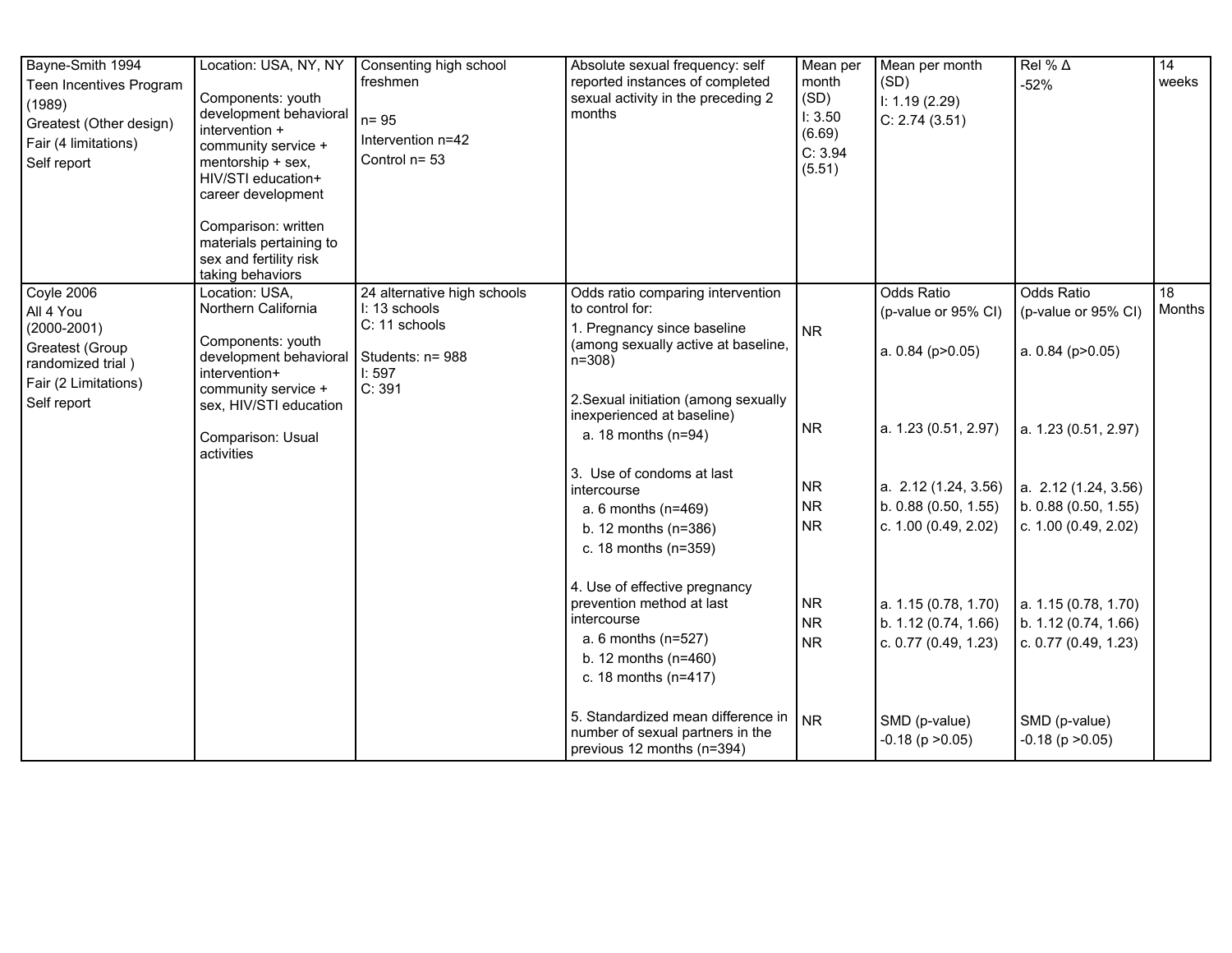| <b>Hahn 1994</b><br>$(1989 - 1993)$<br><b>Quantum Opportunities</b><br>Program<br>Greatest (Individual<br>randomized trial)<br>Fair (3 Limitations)<br>Self report | Location: USA<br>Components: youth<br>development behavioral $n = 170$<br>intervention +<br>community service +<br>sex, HIV/STI education<br>+ academic services +<br>career planning<br>Comparison: Did not | Students in 8 <sup>th</sup> grade receiving<br>public assistance<br>Intervention n= 88<br>Control n= 82                                                                                                                                           | Percentage of participants having<br>children at follow-up                                                                                                                                                                                                                                                 | NR                                                 | 1:24%<br>C: 38%                                                                                     | Rel % ∆ (95% CI)<br>$-36.8$ ( $-55\%$ , $-11\%$ )                                                   | 4 years                    |
|--------------------------------------------------------------------------------------------------------------------------------------------------------------------|--------------------------------------------------------------------------------------------------------------------------------------------------------------------------------------------------------------|---------------------------------------------------------------------------------------------------------------------------------------------------------------------------------------------------------------------------------------------------|------------------------------------------------------------------------------------------------------------------------------------------------------------------------------------------------------------------------------------------------------------------------------------------------------------|----------------------------------------------------|-----------------------------------------------------------------------------------------------------|-----------------------------------------------------------------------------------------------------|----------------------------|
| Melchior 1998<br>Learn and Serve<br>$(1995 - 1996)$<br>Greatest (Non-<br>randomized trial)<br>Fair (3 Limitiations)<br>Self report                                 | receive the intervention<br>Location: USA<br>Components: youth<br>development behavioral<br>intervention + service<br>learning<br>Comparison: Did not<br>receive the intervention                            | Students who elected to take<br>service learning classes<br>Schools:<br>$n = 17$<br>Individuals:<br>$n = 1052$<br>1:608<br>C: 444                                                                                                                 | Percentage of participants ever<br>pregnant or ever caused a<br>pregnancy (n=721)                                                                                                                                                                                                                          | $I: 6\%$<br>C: 5%                                  | Rel % ∆ (95% CI)<br>$-65\%$ (p<0.10)                                                                | Rel % ∆ (95% CI)<br>$-65%$<br>(-100, slightly past<br>zero)<br>(p<0.10)                             | 9<br>months                |
| O'Donnell 2002<br>Reach for health service<br>learning<br>$(1994 - 1996)$<br>Greatest (Group<br>Randomized Trial)<br>Fair (3 Limitations)<br>Self report           | Location: USA<br>Components: youth<br>development behavioral<br>intervention+<br>community service +<br>sex HIV/STI education<br>Comparison: Standard<br><b>Health Education</b>                             | $7th$ and $8th$ grade students who<br>completed the baseline survey<br>$(7th \text{ grade})$ , attended the<br>participating school in the 8 <sup>th</sup><br>grade, and continued to reside<br>in the New York metropolitan<br>area<br>$n = 255$ | Odds ratio comparing intervention<br>to control for:<br>1. Sexual initiation (among sexually<br>inexperienced at baseline n= 159)<br>a. 1 year CYS (95% CI)<br>b. 2 year CYS (95% CI)<br>2. Recent sex at 10 <sup>th</sup> grade follow-<br>up (n=195)<br>a. 1 year CYS (95% CI)<br>b. 2 year CYS (95% CI) | <b>NR</b><br><b>NR</b><br><b>NR</b><br>${\sf NR}$  | Odds ratio (95% CI)<br>0.49(0.25, 0.99)<br>0.32(0.14, 0.73)<br>0.48(0.24, 0.96)<br>0.39(0.20, 0.76) | Odds ratio (95% CI)<br>0.49(0.25, 0.99)<br>0.32(0.14, 0.73)<br>0.48(0.24, 0.96)<br>0.39(0.20, 0.76) | 4 years                    |
| O'Donnell 1999<br>Reach for health service<br>learning<br>$(1994 - 1995)$<br>Greatest (Group non-<br>randomized trial)<br>Fair (2 Limitations)<br>Self Report      | Location: USA; New<br>York, NY<br>Components: youth<br>development behavioral<br>intervention + service<br>learning + sex, HIV/STI<br>education<br>Comparison: Standard<br><b>Health Education</b>           | Consenting middle school<br>students at 2 participating<br>schools<br>Classrooms:<br>l: 35<br>C: 33<br>Individuals:<br>$n = 1061$<br>I: 477<br>C: 584                                                                                             | Percentage of students reporting:<br>1. Recent sex with condoms<br>$(n=495)$<br>a. Curriculum + community svc<br>b. Curriculum only<br>c. Control<br>2. Recent sex with birth control<br>$(n=475)$<br>a. Curriculum + community svc<br>b. Curriculum only<br>c. Control                                    | 57.4%<br>56.7%<br>65.6%<br>51.1%<br>41.4%<br>61.9% | 73.3%<br>64.4%<br>62.3%<br>59.5%<br>46.4%<br>53.9%                                                  | Rel % ∆ (95% CI)<br>34% (18.9, 50.6)<br>34% (14.7, 55.8)                                            | $\boldsymbol{9}$<br>months |